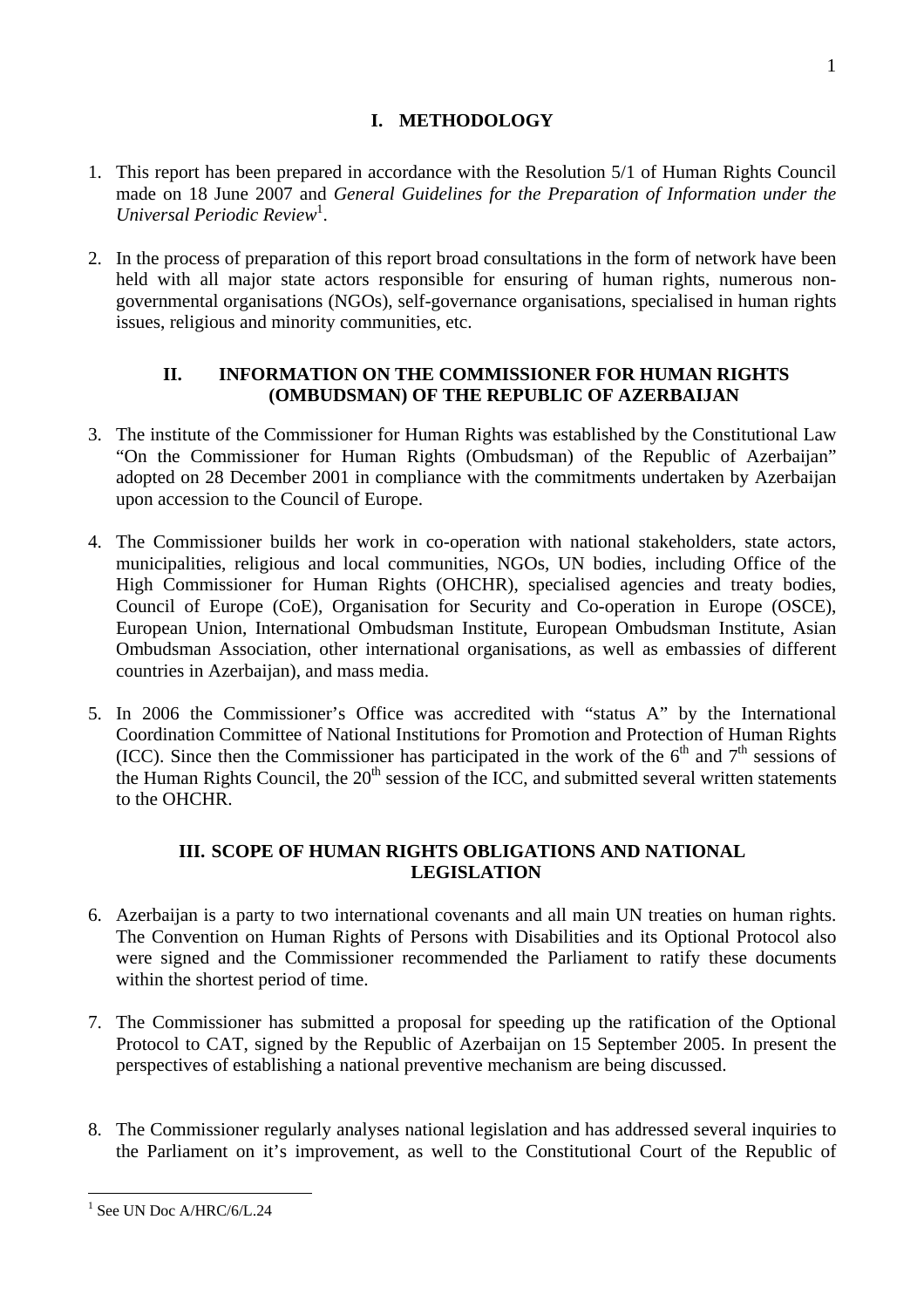Azerbaijan for assessment of compliance of some norms of the national legislation with the Constitution of the Republic of Azerbaijan.

- 9. One of the positive developments was adoption of the first National Action Plan (NAP) on Protection of Human Rights by the Presidential Decree of 28 December 2006. To ensure efficient implementation of the NAP a Working Group, guided by the Commissioner, was established for independent monitoring, evaluation and coordination of joint efforts of state bodies and actors of the civil society conducts regular public hearings in each district of the country aimed at raising public awareness, discussing the perspectives of collaboration and consolidation of all stakeholders for its implementation. These public hearings are attended by the members of parliament, representatives of local executive bodies, courts, police, prosecutor offices, municipalities, local minority communities, NGOs and mass media.
- 10. The new State concept of support of NGO's was adopted and the NGO Council was created for capacity building and financial support of these organizations, that will stimulate further development of the civil society in whole including the country regions.

### **IV. SPECIFIC AREAS OF HUMAN RIGHTS CONCERN, BEST PRACTICES AND ACHIEVEMENTS**

## *Nagorno-Karabakh conflict*

 $\overline{a}$ 

- 11. Aggression of Armenia against Azerbaijan for twenty years resulted in occupation of Nagorno Karabakh and seven surrounding regions (which constitute approximately twenty per cent of the country territories), grave breaches of international humanitarian law and gross violation of human rights (including the basic right to life), as well as in massive displacement of people.
- 12. With a huge number of refugees and internally displaced persons (IDPs) Azerbaijan suffers from one of the biggest displacement problems in the world<sup>2</sup>. The Commissioner pays regular attention to the IDPs, visits them on the spot, receives their complaints and assists in solution of their problems.
- 13. A lot of positive work has been done by the Azerbaijani government in this field. Thus, significant budgetary allocations were spent on building of new IDP settlements, improvement of infrastructure, opening of educational and healthcare facilities, etc. By 29 December 2007 all tent camps were closed, and people were moved to the new settlements.
- 14. However, a number of problems remain in this field. The Government conducts wide-scale measures aimed at economic and social development of regions; however there are some reports on lack of economic opportunities and labour places in rural areas and relatively high rate of unemployment among refugees and IDPs. The Commissioner proposed to the State Committee for Refugees and IDPs, as well as to regional executive authorities and the employers to involve IDPs into labour activities, as well as to draft and fulfill a new state programme in order to encourage people to participate in small business, and provide them with concessionary credits.
- 15. It is necessary to pay special attention to the education and health care of refugees and IDPs. Although targeted reforms are continuously held in the sphere of education, and each year more schools are built and provided with modern equipment on financial means of Heydar Aliyev

 $2^2$  Report of the Representative of the Secretary General on the human rights of internally displaced persons, Walter Kälin, submitted pursuant to General Assembly Resolution 60/251, Mission to Azerbaijan, (A/HRC/8/6/Add.2 ), para.7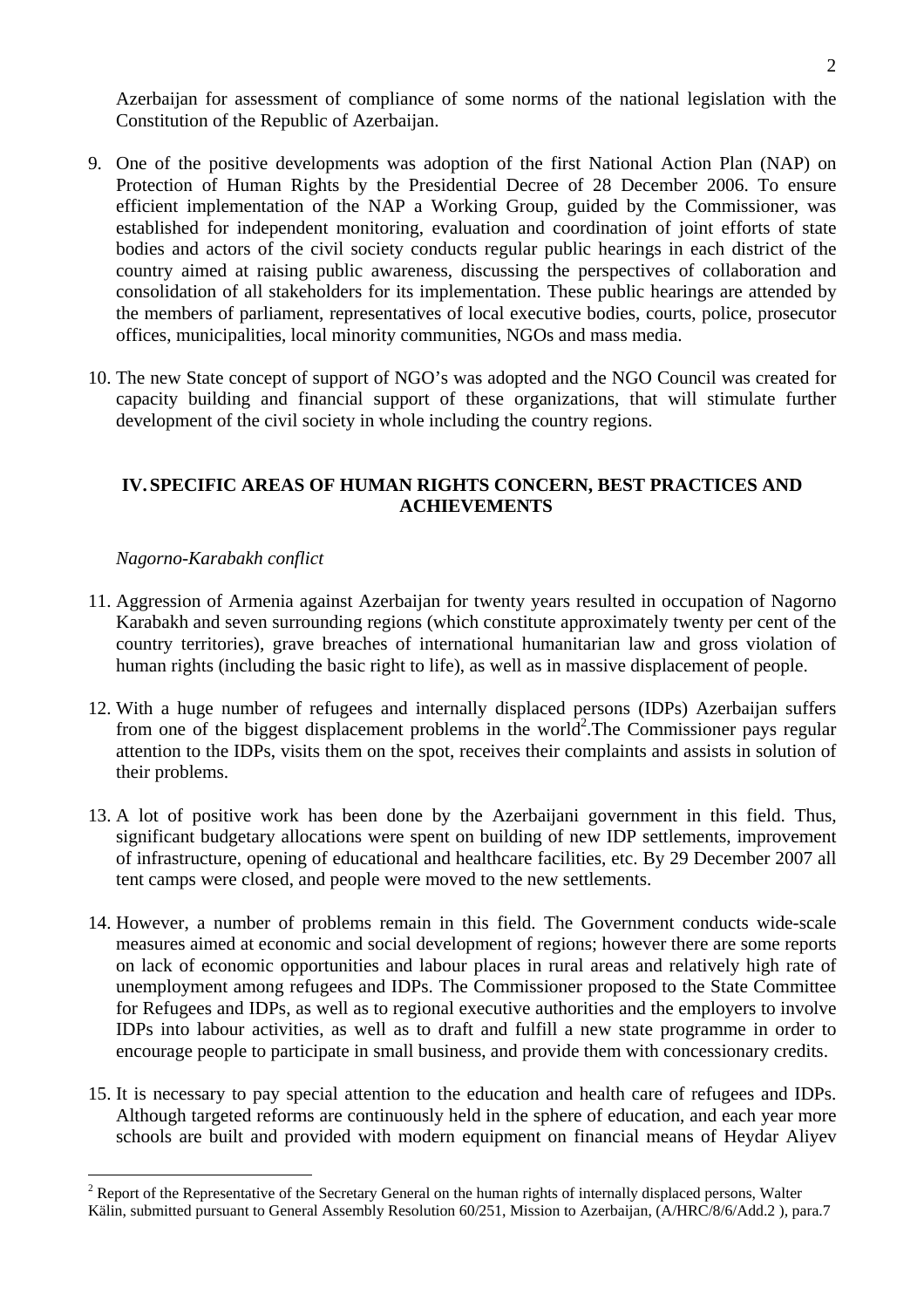Foundation, schools in remote regions and IDP settlements still experience shortage of teaching staff and equipment. The Commissioner has recommended to the Ministry of Education to assign more university alumni, qualified in teaching, to schools in villages, regions and settlements of the refugees and IDPs. It is noteworthy that refugees and IDPs are exempt from paying tuition fees for study at the state universities.

The new diagnostic centres, hospitals and ambulatories as well as huge modern Olympic Sport Complexes were built in the regions of the country, including IDP settlements.

16. It is evident that for efficient protection of rights and liberties of refugees and IDPs the main source of the problem, that is the armed conflict itself, should be addressed. In this regard activities of the Alliance for Peace and Development at the Commissioner, consisting of governmental agencies, NGOs and religious communities joining efforts for peace-making in, are being continued. The Commissioner regularly addresses the international community, OHCHR, CoE, OSCE and other organisations with statements appealing to assist in stopping the aggression and solving the Nagorno-Karabakh conflict by peaceful means.

### *Right to security and dignity of person*

- 17. The Commissioner pays special attention to the problems of detainees and prisoners. She and members of her staff pay regular visits to the penitentiary and detention centres, get acquainted with the detention conditions of inmates, enquire about their health state and complaints on conditions and treatment. There is a 24-hour hotline established at the Commissioner's Office against torture and other forms of ill-treatment. A Rapid Investigation Group is effectively functioning at the Commissioner's Office for prompt investigation of complaints on alleged cases of violence. The Commissioner also works closely with the families of the prisoners, as well as assists them with their social problems (i.e. receiving of pensions and allowances).
- 18. The Commissioner has made several motions for pardoning to the country President and 240 persons were released. It is a positive achievement that due to eight acts of amnesty covered total 40 thousand persons and forty five acts of pardoning about 5 thousand persons number of prisoners in Azerbaijan has dropped to less than 200 per 100 000 people, whereas the average indicator for other countries reaches 500-800 prisoners per 100 000 people.
- 19. The Law "On social adaptation of the former prisoners" was adopted on 31 May 2007 for successful integration of the liberated prisoners with the society. On this occasion the Commissioner held round table discussions, as a result of which a set of recommendations were adopted and presented to the respective state bodies. Another new Law "On amendment of the Code of the Republic of Azerbaijan on Execution of Punishment and of the Criminal Procedural Code of the Republic of Azerbaijan" was adopted on 24 June 2008. This law provides the inmates with a wider range of rights, alleviates detention conditions and censorship of correspondence, creates more opportunities for involvement of prisoner to labour and social activities, etc.
- 20. For improvement of protection of rights of the under-aged prisoners the Commissioner accelerates establishment of system of juvenile justice.
- 21. A Public Watch Group consisting of NGOs was established at the Ministry of Justice to conduct regularly independent monitoring of the conditions in prisons and detention centres without limitation as to the number and time of visits or the choice of a place of visit.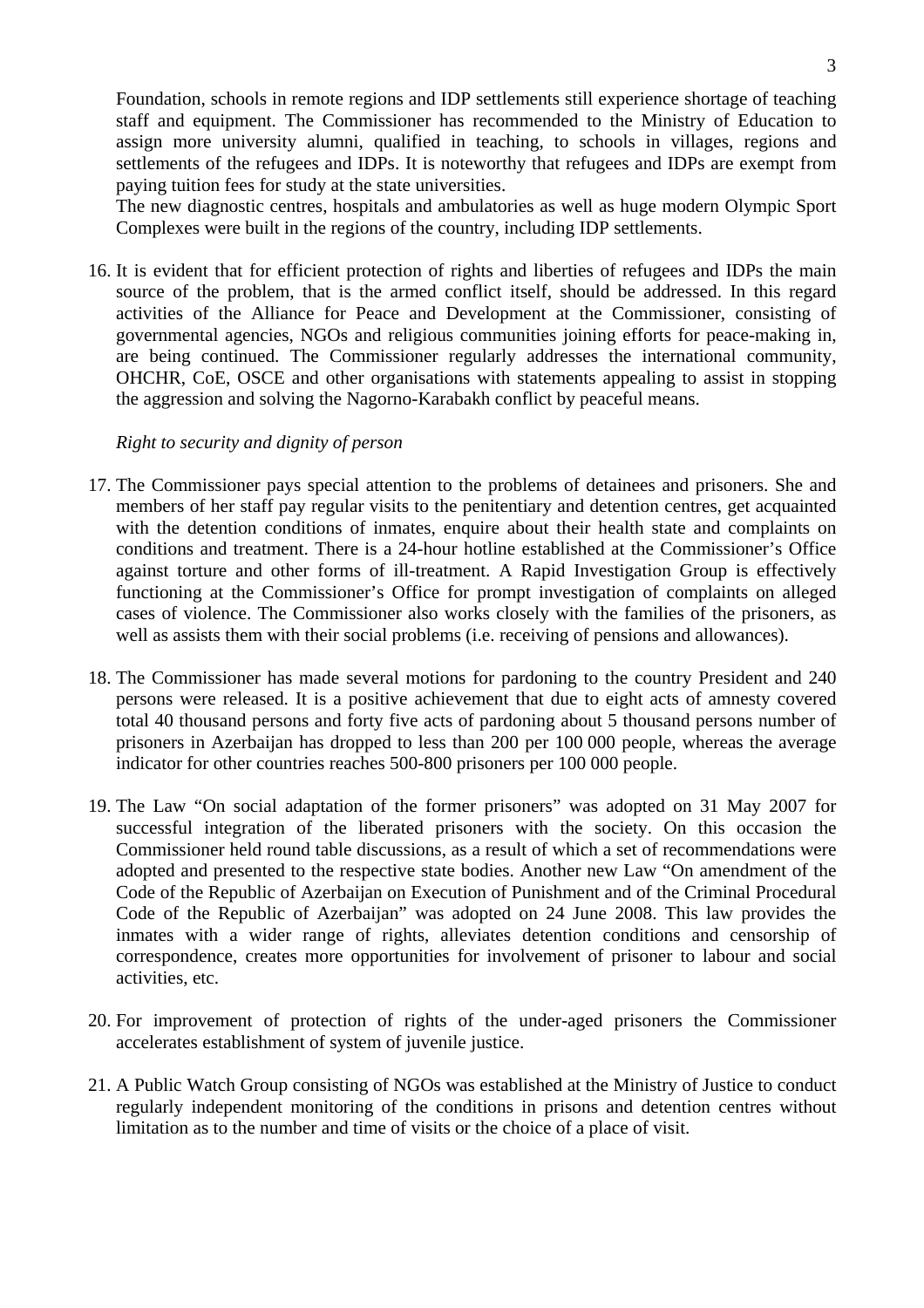#### *Fair elections and freedom of assembly*

- 22. The most recent development in the field of electoral rights was adoption in June 2008 of ninety one amendments to the Electoral Code, agreed with the Venice Commission. It is also noteworthy that two Presidential Decrees "On improvement of election practice" adopted on 11 May and 25 October of 2005 have banned interference of executive power and the police with the process of elections in the country.
- 23. With a view of better ensuring of freedom of assembly (particularly during the elections period) the Commissioner conducts regular trainings for the police and staff of detention centres aimed at explaining them their duties and functions in order to avoid interference with the elections process. On the Commissioner's initiative a book on "Police and Human Rights" was translated into Azerbaijani language and published. Currently the Commissioner's Office is preparing to publish short manuals and teaching modules, based on this book that will be used for training of all police servants.

### *Freedom of expression*

- 24. The Commissioner considers freedom of expression as one of the most important elements of democracy and the rule of law. The Commissioner works closely with the representatives of mass media. Since its inception the Commissioner's Press service has circulated around 1500 press releases, over 1000 of which were translated into English and sent to the CoE.
- 25. In the past period there were several incidents and arrests of nine journalists that attracted the Commissioner's attention. The Commissioner reacted to each case and conducted detailed investigation on the matter.

On several occasions the Commissioner addressed petitions to the authorities on pardoning of journalists, alleviation of their detention conditions and providing assistance in receiving of medical treatment. It is noteworthy that six journalists have been pardoned, however three still remain imprisoned.

The Government reported that the arrests of journalists are not linked with their professional activities.

- 26. There are certain problems existing in this area. Thus, the Commissioner has recommended the courts to apply alternative punishment instead of imprisonment of journalists. The Commissioner also finds it expedient to reduce economic charges and fines applied against newspapers for professional offences.
- 27. The Commissioner regrets to note that there are certain newspapers and journalists in the country that lack knowledge of professional ethics, which result in various professional offences. It is worth noting that the new State Concept of Support for Journalists was adopted on 31 July 2008, which sets principles of state support to journalists and independent media (including financial assistance and professional training). The Commissioner welcomed these efforts of the government, urged to continue support for mass media and recommends conducting trainings for journalists on professional ethics.

### *Equality and non-discrimination*

28. The Commissioner works closely with Russian, Jewish, Avar, Lezgin, Ingiloy, Talish and other minority communities in the country, visits regularly their settlements and conducts on-spot investigations. It has to be stressed that the Commissioner did not receive any complaint concerning national, ethnic or racial discrimination.